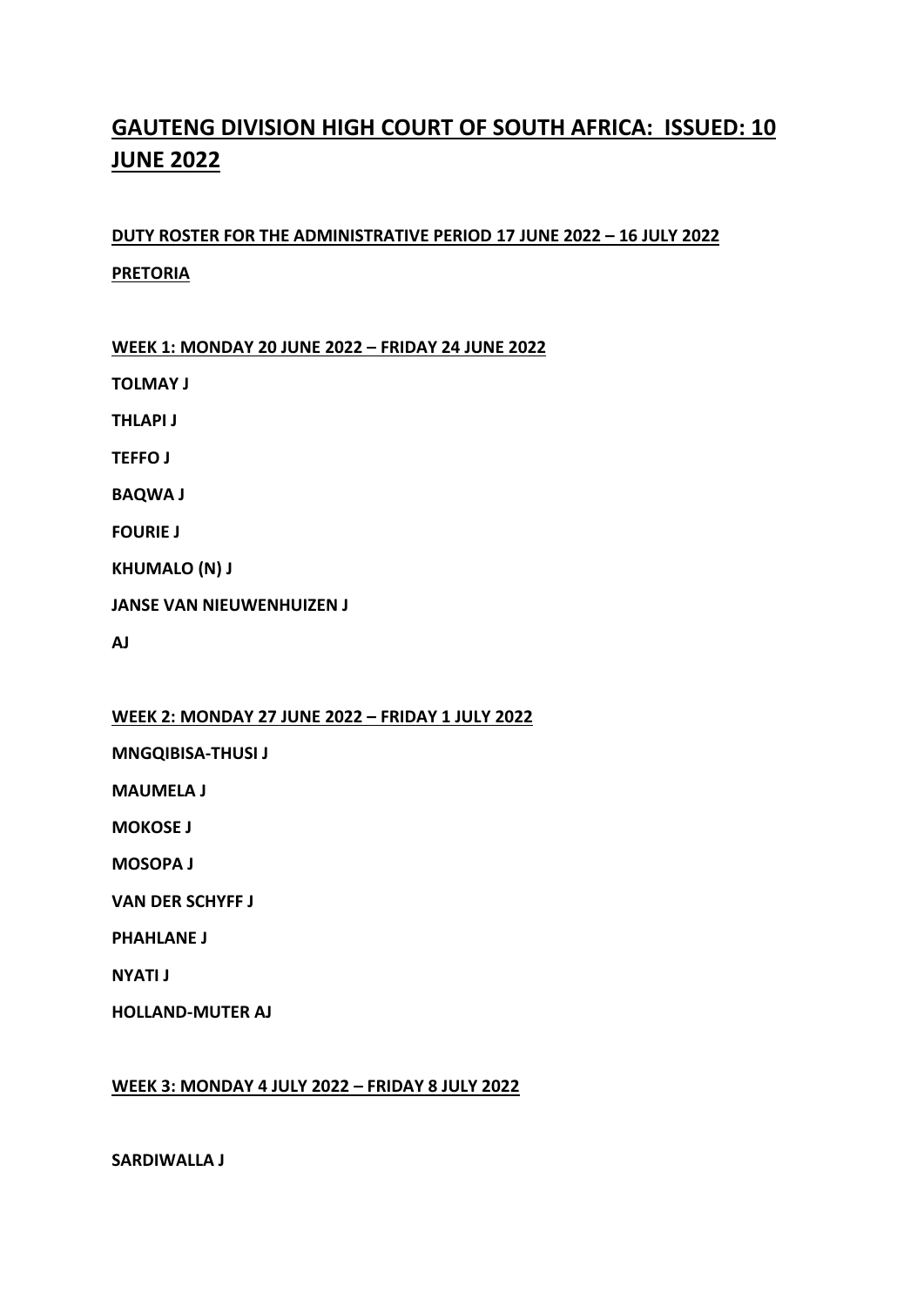**MUNZHELELE J**

**KUNY J**

**KHUMALO (MP) J**

**MILLAR J**

**HOLLAND-MUTER AJ**

**NDLOKOVANE AJ**

**STRYDOM AJ**

**WEEK 4: MONDAY 11 JULY 2022 – FRIDAY 16 JULY 2022**

**POTTERIL J**

**DE VOS J** 

**NEUKIRCHER J**

**VAN DER WESTHUIZEN J**

**BAM J**

**KOOVERJIE J**

**NDLOKOVANE AJ**

**STRYDOM AJ**

**WEEK 1: 20 JUNE 2022 – 24 JUNE 2022**

**UNOPPOSED MOTION COURT: MONDAY, WEDNESDAY AND FRIDAY**

TEFFO J

BAQWA J

FOURIE J

## **UNOPPOSED MOTION COURT: TUESDAY AND THURSDAY**

TOLMAY J

THLAPI J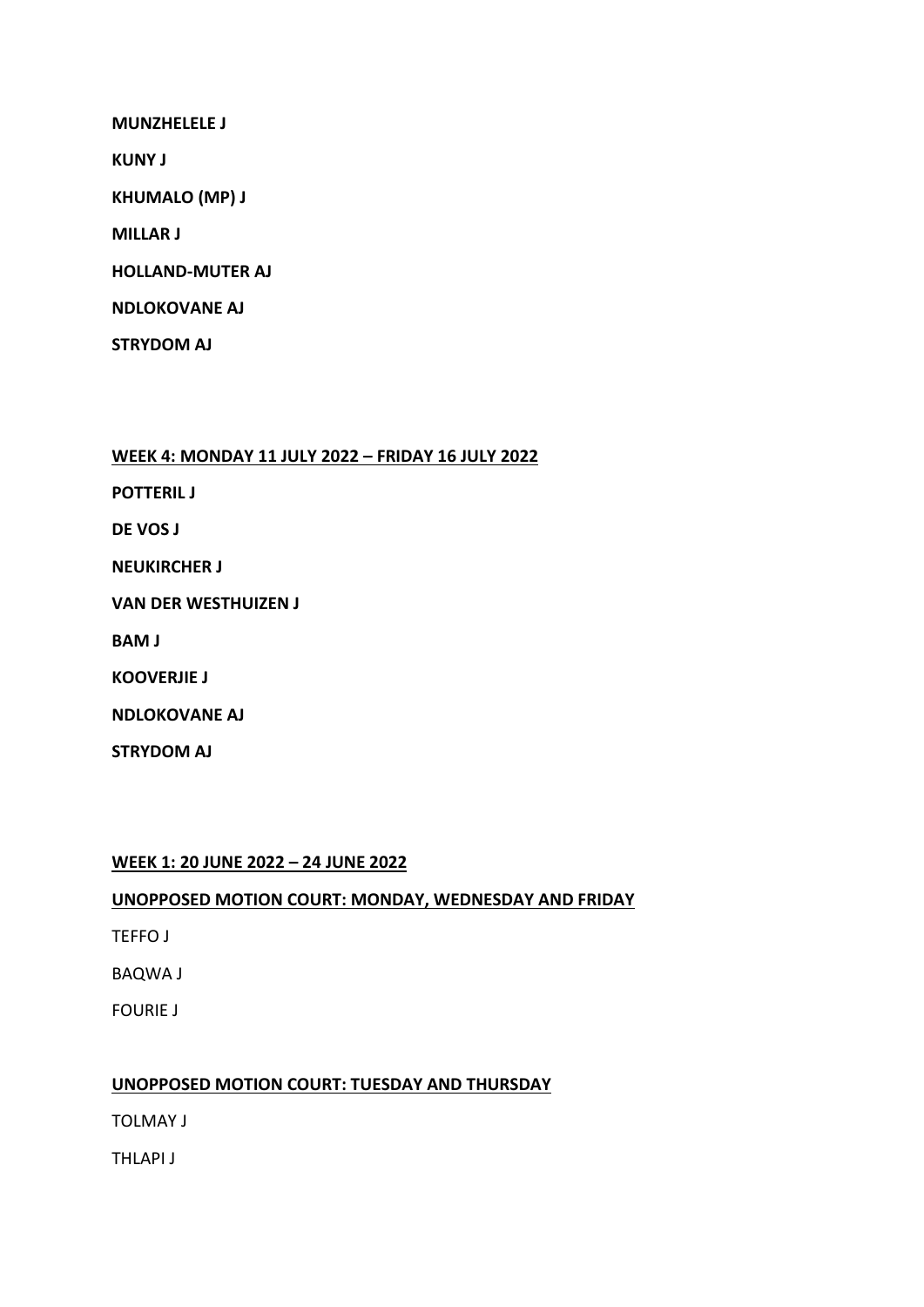KHUMALO (N) J

# **URGENT COURT: FRIDAY 17 JUNE 2022 AT 16:00 UNTIL FRIDAY 24 JUNE 2022 AT 16:00**

JANSE VAN NIEUWENSHUIZEN J

AJ

**REVIEWS:** ALL JUDGES ON RECESS DUTY **COLLIS J et JANSE VAN NIEUWENSHUIZEN J**

# **WEEK 2: MONDAY 27 JUNE 2022– FRIDAY 1 JULY 2022**

**UNOPPOSED MOTION COURT: MONDAY, WEDNESDAY AND FRIDAY**

MOSOPA J

VAN DER SCHYFF J

HOLLAND-MUTER AJ

## **UNOPPOSED MOTION COURT: TUESDAY AND THURSDAY**

MNGQIBISA-THUSI J

MAUMELA J

MOKOSE J

# **URGENT COURT: FRIDAY 24 JUNE 2022 AT 16:00 UNTIL FRIDAY 1 JULY 2022 AT 16:00**

PHAHLANE J

NYATI J

**REVIEWS:** ALL JUDGES ON RECESS DUTY EXCEPT **PHAHLANE H et NYATI J**

# **WEEK 3: 4 JULY 2022 – 8 JULY 2022**

## **UNOPPOSED MOTIONS: MONDAY, WEDNESDAY AND FRIDAY**

MUNZHLELE J

KHUMALO (MP) J